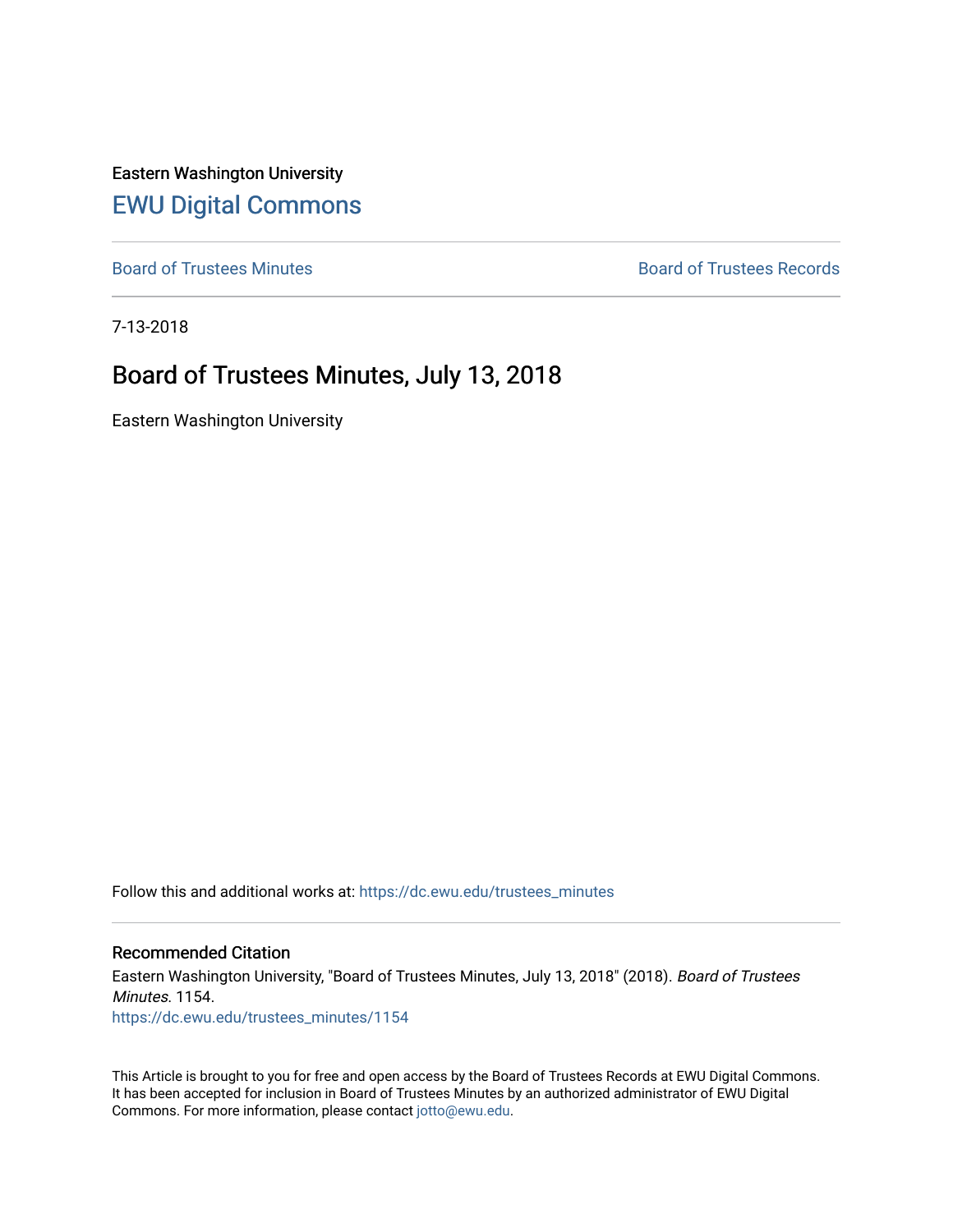

# **BOARD OF TRUSTEES 2018 Annual Retreat**

**July 12-13, 2018**

## **MINUTES**

Trustees Present Uriel Iñiguez Vicki Wilson Jim Murphy Michael Finley Jay Manning Bob Whaley Kim Pearman-Gillman Demie Wamsley

July 12, 2018

**Call to Order** Chair Iñiguez called the meeting to order at 11:00 am.

**Quorom** A quorum was present.

#### **Agenda Items**

**Assessment and Discussion:** The Board of Trustees, guided by facilitator Barbara Gitenstein, discussed the recent Board Assessment Survey, and talked about board performance, bylaws, and governance.

#### **Adjournment**

The formal meeting ended at 5:30 pm and the Board then met for dinner from 6:00-8:30 pm.

July 13, 2018

#### **Call to Order**

Chair Iñiguez called the meeting to order at 8:00 am.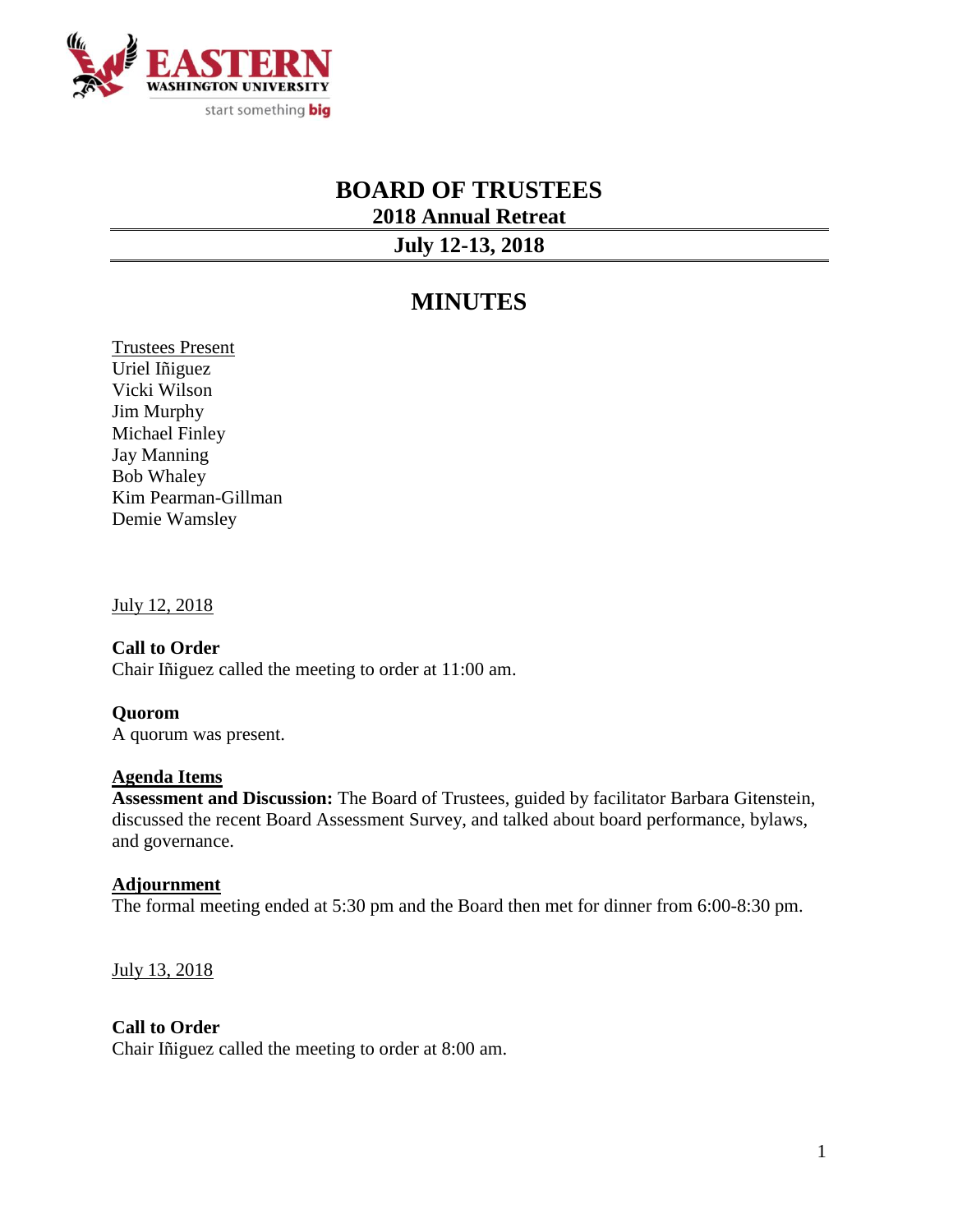

### **Quorom**

A quorum was present.

#### **Agenda Items**

**Morning Wrap-Up**: Facilitator Barbara Gitenstein provided recommendations for moving forward from the discussion of the previous day.

**Board Meeting Calendar**: The Board discussed the annual calendar of events that occur at Board meetings.

**Review Board Bylaws**: The Board reviewed the bylaws for the EWU Board of Trustees and moved to adopt proposed changes as noted in the Action Items.

**Review and Approve the 2019 BOT Meeting Dates**: The Board discussed the dates proposed for the 2019 Board of Trustees meetings and moved to adopt the dates as noted the Action Items.

**Review and Update Board Goals**: The Board reviewed the 2017-2018 Board of Trustees Goals and moved to adopt proposed changes for the 2018-2019 Board Goals as noted in the Action Items.

**Develop and Review President's Goals:** The Board discussed President Cullinan's goals for the upcoming academic year.

#### **Action Items**.

*Motion 07-01-18: Trustee Murphy motioned to change Article III, Section A of the EWU Board of Trustee bylaws to allow for two-year terms for the Chair and Vice-Chair. Trustee Finley seconded the motion.*

*Trustee Pearman-Gillman proposed a modification to the motion to have Article III, Section A read:*

> *"The board shall elect the officers of the board at its first meeting of Fall quarter. Board officers shall serve for a single two-year term. Any officer whose term has ended may serve until a new appointment is made."*

*Trustee Murphy accepted the amendment to the motion. Trustee Finley seconded the amendment to the motion. Motion passed to take effect October 6, 2018*